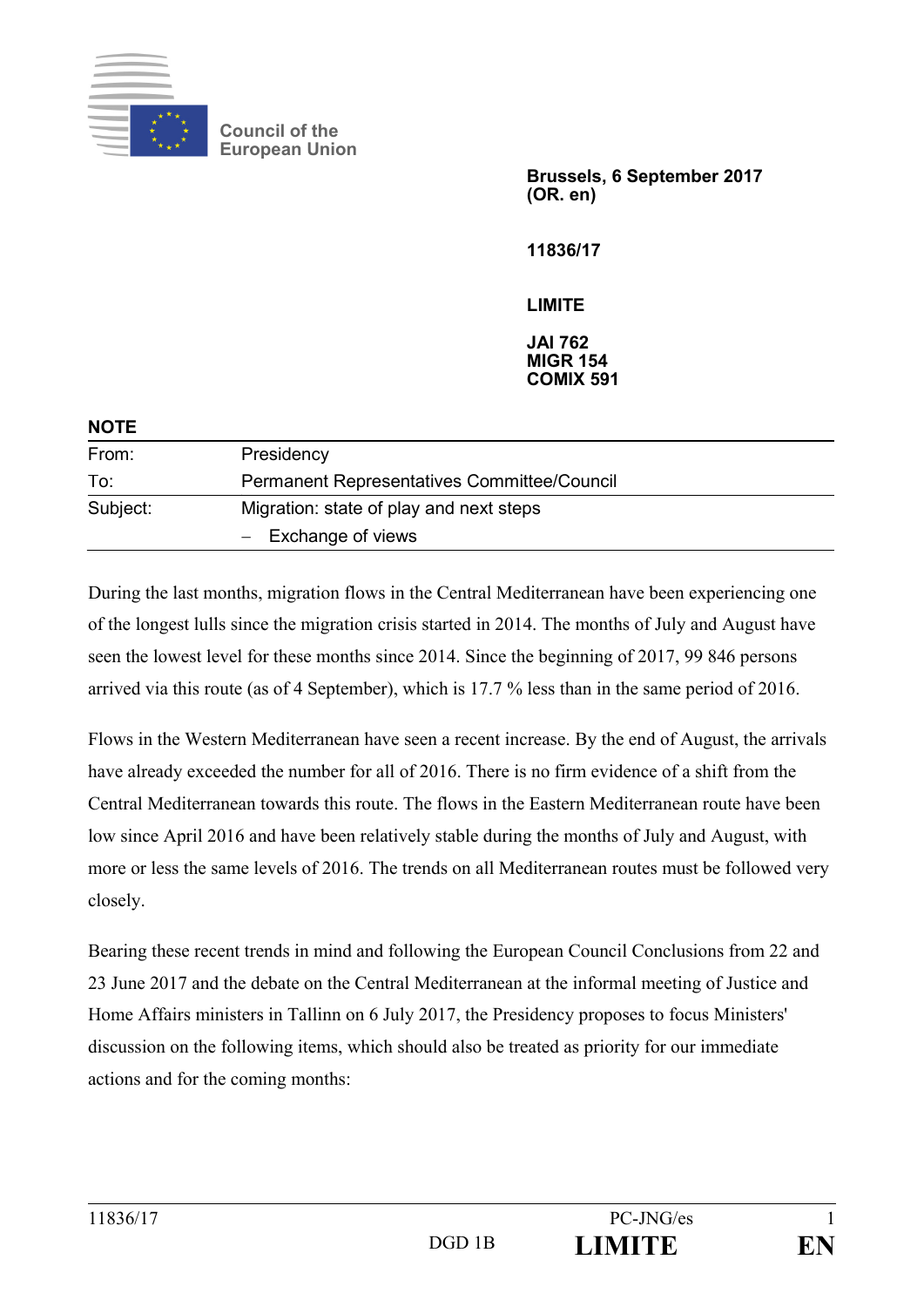*1. Addressing the flows in the Central Mediterranean*. The low figures of arrivals in recent weeks represent a positive trend, which needs to be confirmed. The Commission's Action Plan from 4 July as complemented by the Presidency Implementation Plan from July 26, the Declaration endorsed on 24 July in Tunis at the second Ministerial meeting of the Contact Group on the migration route in the Central Mediterranean, and the joint statement of the Paris meeting on migration on 28 August, contain the main elements for a comprehensive tackling of migration flows in the Central Mediterranean, in support of Italian efforts. It implies in particular:

- Speeding up the training of the Libyan Coast Guard already at the next course starting this month, so that the Government of National Accord continues to reinforce the control of its territorial waters. The extension of the mandate of EUNAVFOR MED operation Sophia until 31 August 2018 enables to continue this task in a sustainable way;
- Continuing to promote the development of local communities across the migratory routes in Libya, to improve their socio-economic situation and create alternative sources of revenue, in line with the current Italian project of cooperation with 14 Libyan municipalities. The financial means to support such projects should be adequately reinforced, including through the EU Trust Fund for Africa;
- Reinforcing support to border controls in Southern Libya, Niger and Chad to prevent the movement of irregular migrants towards Libya;
- Stepping up support to the work carried out by UNHCR and IOM in the provision of adequate reception conditions for migrants in Libya on the one hand and in the coordination of Assisted Voluntary Returns from Libya and Niger to countries of origin on the other side of Mediterranean;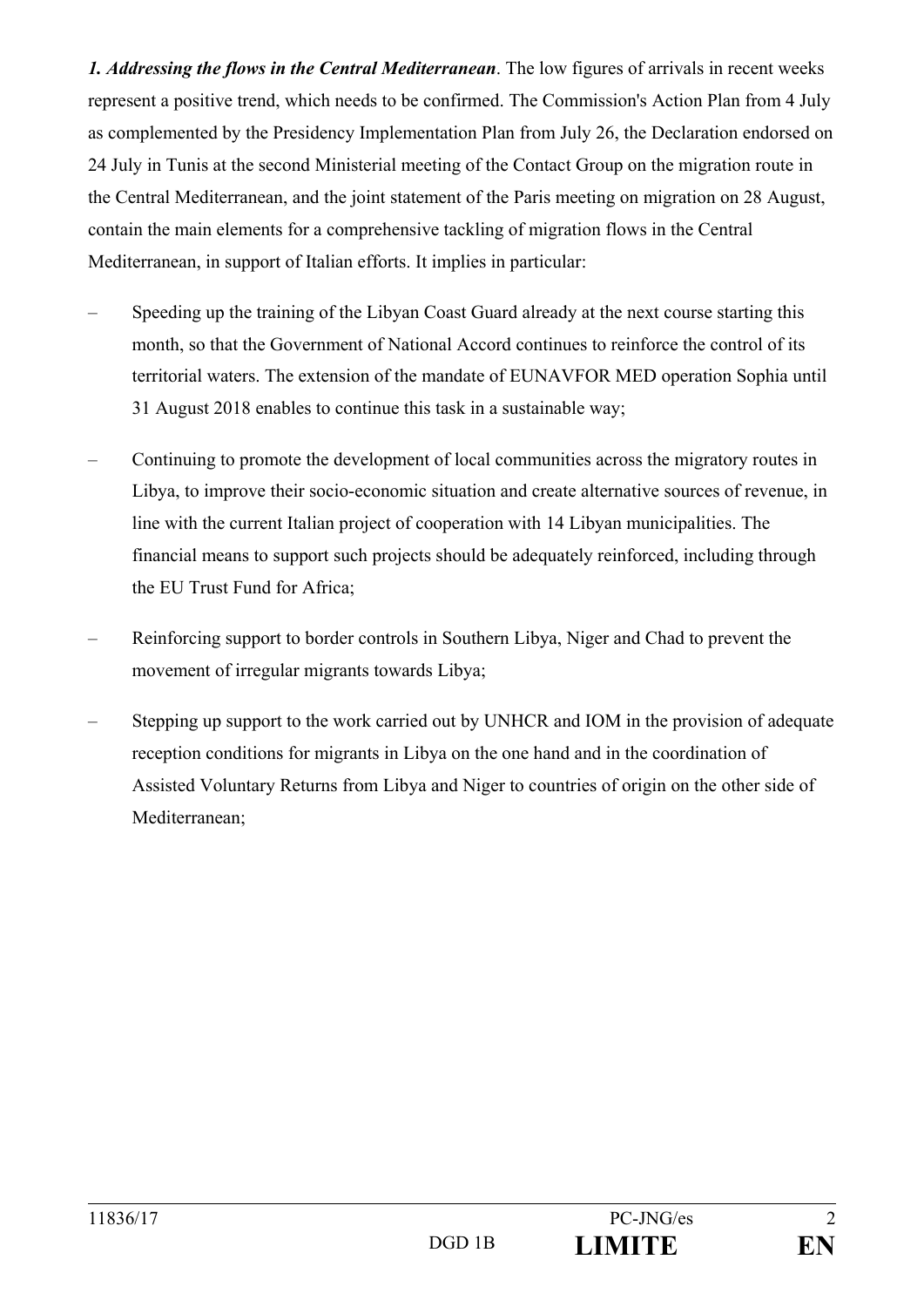- Reinforcing support to the most vulnerable populations, including through enhanced voluntary resettlement efforts from the countries along the Central Mediterranean route (Egypt, Libya, Niger, Ethiopia and Sudan), as presented by the Commission at the 8th Resettlement and Relocation Forum and reiterated in the letter of Commissioner Avramopoulos to all Ministers on 25 August 2017 and in coordination with UNHCR. Increased resettlement efforts from Niger and Chad will be needed to ensure the success of the temporary mechanism for emergency evacuation from Libya that UNHCR plans to launch.
- It is also important that Member States increase their contribution to the Africa Trust fund.

*2. Improving results regarding the return of irregular migrants***.** The work underway to conclude effective arrangements with third countries to expedite return operations should continue to be pursued, in full coherence with the Partnership Framework approach, using all necessary leverages and incentives. It is relevant to effectively link different EU policies with return and readmission. For instance, the mechanism set-up to link return and visa policy should be further used towards countries that do not cooperate in the area of return and readmission and should therefore continue to be explored.

There are also aspects that should be dealt with internally in order to increase the effectiveness of return policy. It is important to further address gaps between asylum and return policies, to achieve mutual beneficial effects and contribute to increasing the number of returns. In addition, the new capacities of the European Border and Coast Guard in the field of return must be urgently mobilised to its full potential, with also additional support from Member States.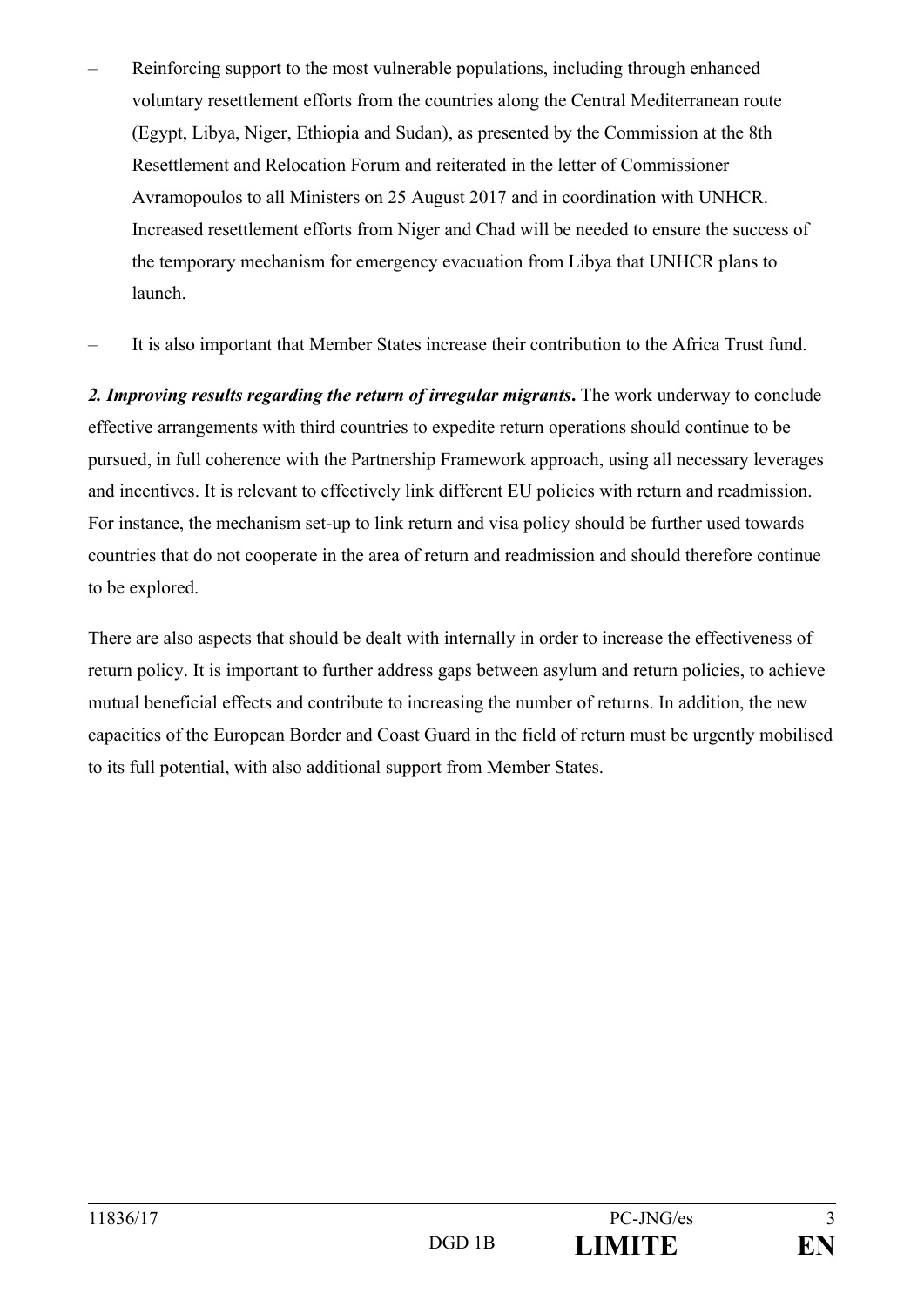*3. Continuing the implementation of the EU-Turkey Statement.* The situation in the Eastern Mediterranean route is relatively stable and the illegal border crossings through the route into the EU have been low since April 2016. The EU-Turkey Statement is holding in terms of low migrant arrivals and enables to ensure an effective management of migratory flows along the route. However, Turkey has demonstrated a lack of cooperation regarding the readmission of returnees not falling under the scope of the EU-Turkey Statement. As such, challenges remain: the continuing arrivals are still putting the Greek asylum system and the hotspots facilities on the islands under pressure and the returns to Turkey have not picked up. Increasing the efficiency and speed of the appeal process for asylum cases and the capacity to return from the islands remains a priority and all available tools should be applied, including making full use of European Border and Coast Guard new capacities. On more general terms, it is important to continue monitoring the situation along the Western Balkan route. Support to countries along the route is to be continued to increase effective border control and efforts regarding the fight against smuggling of and trafficking in human beings.

*4. Relocation and contributing experts to the Agencies.* The total number of people present and eligible for relocation in Greece and Italy has turned out to be well below what was foreseen in the Council Decisions from 2015. Nevertheless, there are still eligible applicants in both countries that still need to be relocated. Taking into account the progress registered so far, Member States are invited to demonstrate political will and to take determined action to deliver on the relevant Council decisions and continue relocations under the financial possibilities provided by the Asylum and Migration Fund (AMIF).

There are still gaps in the deployment of experts by EBCG and EASO in on-going operations. Member States are invited to deliver on their commitments and fill the remaining gaps.